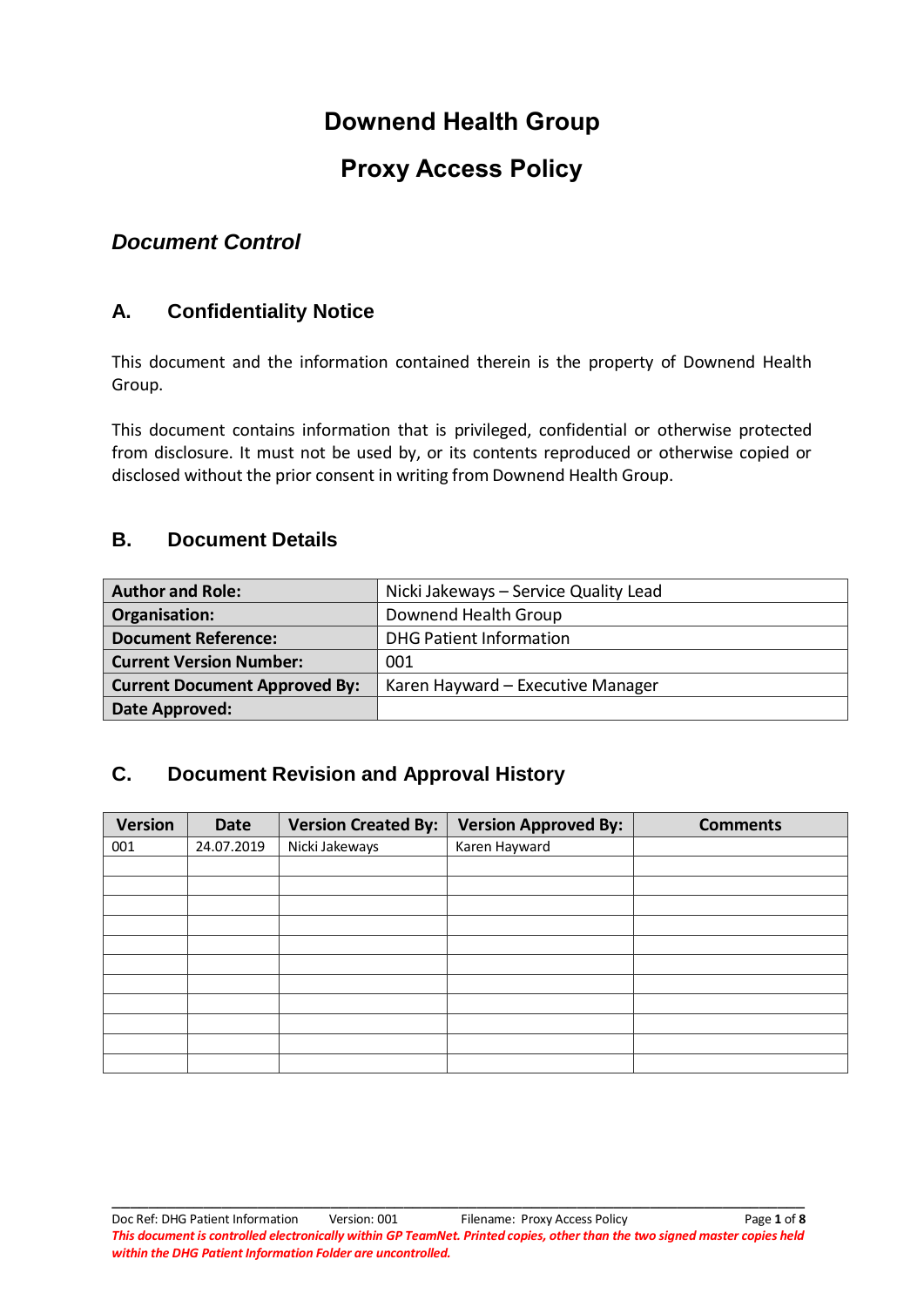Proxy access is where someone is given access to another person's medical record. For example:

- A parent or guardian who has legal responsibility for a patient under the age of 11
- A parent or guardian of a patient over the age of 11 and the patient has given consent
- A parent or guardian of a patient who has legal responsibility for a patient between the ages of 11 and 16 and where a GP has assessed that the patient is not capable of making their own decisions
- A carer for a patient over the age of 16 the patient would need to provide written consent

The proxy (the person given consent) does not have to be a registered patient at the practice but must be registered for online services at the surgery. In order to be granted proxy access, the applicant must obtain the informed consent from the patient. Should the patient not have the capacity to consent then the designated GP will decide whether it is in the best interests of the patient to have proxy access.

Any applicant requesting proxy access must have legitimate reasons for doing so and visit the practice for face to face verification. They must bring a form of photographic ID with them and complete the Proxy Access Application Form (Appendix A). Patients will be directed to the NHS 'Giving another person access to your GP online services form' to the patient/proxy. A copy of this guide can be found using the following link: <https://www.england.nhs.uk/wp-content/uploads/2016/11/pat-guid-give-another-person-access-bw.pdf>

There are legitimate reasons for the practice to authorise proxy without the patients consent and can include:

- The patient has been assessed as lacking capacity to make an informed decision on granting proxy access and the applicant has a lasting power of attorney
- The patient has been assessed as lacking capacity to make an informed decision on granting proxy access and the applicant is acting as a court appointed deputy on behalf of the patient
- The GP considers it to be in the patients interest
- The patient is a child who has been assessed as not competent to make a decision on granting proxy access

Downend Health Group may refuse or withdraw proxy access if they judge that it is in the best interest of the patient.

### **CHILDREN**

Parents/guardians are able to control access to their child's record and online services up to the age of 11. At the age of 11, proxy access becomes restricted and online services are automatically withdrawn. The parent/guardian may re-apply for proxy access using the proxy access application form (Appendix A). However, providing the child is considered competent they are entitled to:

- Stop the proxy access
- Allow proxy access but limit access to certain services
- Request their own access to online services and to manage this independently
- Turn off all online access until such a time they wish to re-instate it

For child patients that reach the age of 16 and have previously authorised proxy access, this will automatically be withdrawn on their 16<sup>th</sup> birthday. A letter will be sent to from Patient Services to the patient 3 months before this date informing them of this action.

### **CARE HOME STAFF**

Care home staff may ask for proxy access to online services for one or more of their clients. Staff may use this proxy access for example to organise appointments or order medication. A discussion with the patient about the benefits and risks of allowing proxy access, and their consent or legal justification if they lack capacity, must be recorded.

When the patient does not have capacity, online access may be allowed following discussion with the patient's family and the care home staff, if it is felt by the doctor to be in the patient's best interests.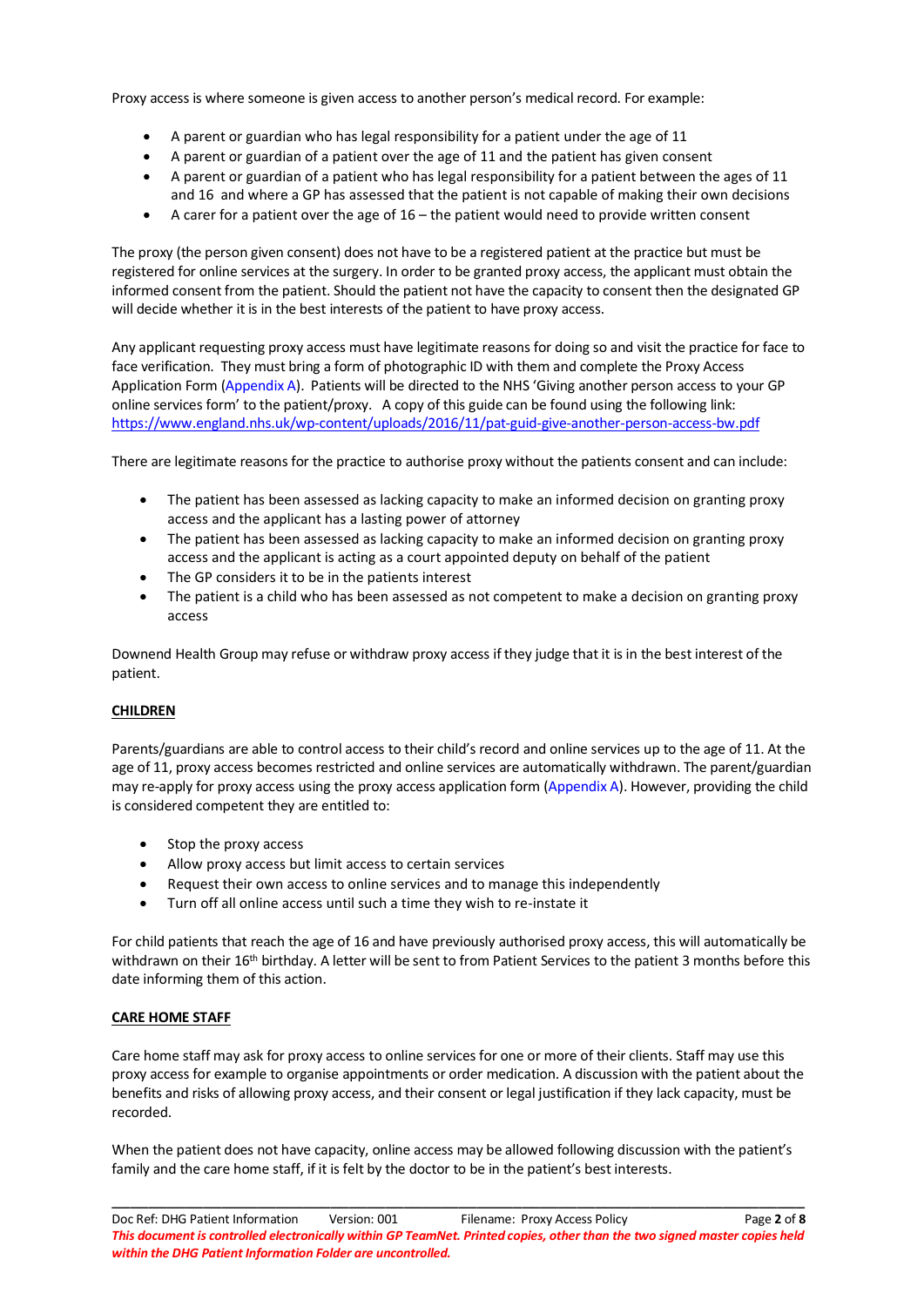Decisions of those with lasting powers of attorney for health and welfare or court appointed deputies should also be respected.

Proxy access will only be granted to named individuals at care homes who have legitimate reason to have access to the online services of the patients they care for. The individual staff member must have their own online service user account and must visit the practice for face to face verification and complete the consent to proxy access form (Appendix A). The individual must be advised of the importance of not sharing their log in details or allowing other staff members to access the patient's accounts. It is the responsibility of the senior management of the relevant care home to ensure proxy access is managed legitimately in-house and to update/revoke access according to patient flow in and out of the care home.

Downend Health Group must be informed and access revoked whenever a person with online access leaves the care home organisation.

#### **LEVELS OF ACCESS**

When consent to proxy access is obtained it is important that it is made clear to the patient exactly what services are being made available to the proxy. The options are:

- Online appointment booking
- Online prescription management
- Access to medical records

For medical records access it must be agreed and made absolutely clear to the patient and the proxy what record content will be made available to the proxy. It may be the whole medical records that the proxy is granted access to or just a specified subset of records. For a patient with capacity this is entirely their decision.

When an adult patient has been assessed as lacking capacity and access is to be granted to a proxy acting in their best interests, including someone holding a lasting power of attorney, or to a court appointed deputy, it is the responsibility of the clinician authorising access to ensure that the level of access enabled is necessary for the performance of the applicant's duties. For example, it may be appropriate to enable appointment booking and ordering of repeat prescriptions but not full access to records.

#### **REVIEWING PROXY ACCESS**

Where proxy access has been granted with the consent of the patient, the proxy access must be reviewed or withdrawn at the request of the patient. It should also be reviewed if the patient loses capacity to give consent, unless the patient consented before they lost capacity to an enduring proxy access that would continue after they lost capacity.

Where proxy access has been enabled on behalf of an adult patient who lacks capacity, this should be reviewed should there be a change in capacity resulting in the patient re-acquiring capacity.

Where proxy access has been granted to members of an organisation that has a duty of care for the patient, such as a care home or home care team, access must be withdrawn if the patient leaves the care of that organisation. It must also be reviewed every time there is a significant change in the patient's circumstances or a member of staff with proxy access leaves the organisation. In this case, the access details must be changed, although the organisation as a whole may continue to have access. The senior management team of such organisations have a responsibility to ensure that in-house proxy access is managed responsibly and legitimately. The organisation is obliged to inform the practice of any significant changes or concerns in relation to proxy access.

Patients with capacity may inform the practice in writing at any time when they wish for proxy access to be revoked. When the practice has received a letter from a patient with this instruction the proxy access link will be turned off and a letter will be sent to the proxy informing them of this decision (Appendix B).

#### **REFUSING PROXY ACCESS**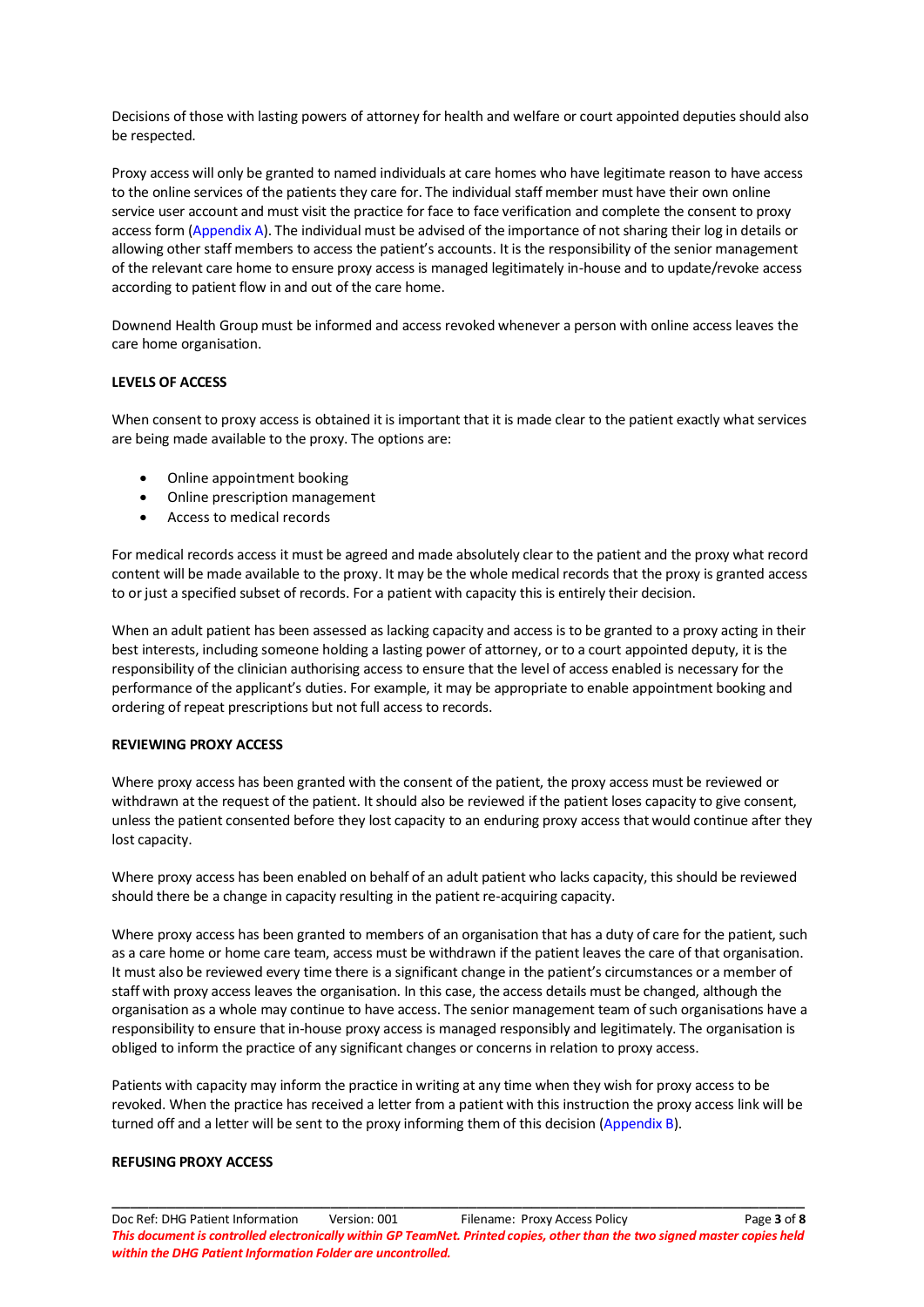Patients may be put under pressure to permit proxy access to their medical record or to order prescriptions. If a GP or other health professional suspects that a patient is being coerced, they should try to establish the true position with the patient. If after discussion with the patient they still believe they have good grounds for suspicion that the patient is not giving access freely, they should tell the patient that they are not going to authorise or will withdraw proxy access. Practice staff registering a proxy must also be aware of signs to look for. More information on coercion is available in http[s://www.gmc-uk.org/ethical-guidance/ethical-guidance-for](file://///Sglos.XSWHealth.nhs.uk/GP/The%20Downend%20Health%20Group/PracticeArea/0.%20Old%20Christchurch/Reference/002%20PRACTICE%20ADMINISTRATION/Nicki%20Jakeways/Miscellaneous/Work%20in%20progress%20proxy%20access%20policy.docx)[doctors/consent](file://///Sglos.XSWHealth.nhs.uk/GP/The%20Downend%20Health%20Group/PracticeArea/0.%20Old%20Christchurch/Reference/002%20PRACTICE%20ADMINISTRATION/Nicki%20Jakeways/Miscellaneous/Work%20in%20progress%20proxy%20access%20policy.docx)

Proxy access should not be granted in other circumstances, after discussion with the patient if:

- Practice staff members believe a patient aged under 16 is competent to make a decision on access but that child has not given consent for proxy access to the person who is seeking it
- There is a risk to the security of the patient's record by the person being considered for proxy access
- The patient has previously expressed the wish not to grant proxy access to specific individuals should they lose capacity, either permanently or temporarily; this should be recorded in the patient's record
- The patient's GP judges that it is not in the best interests of the patient.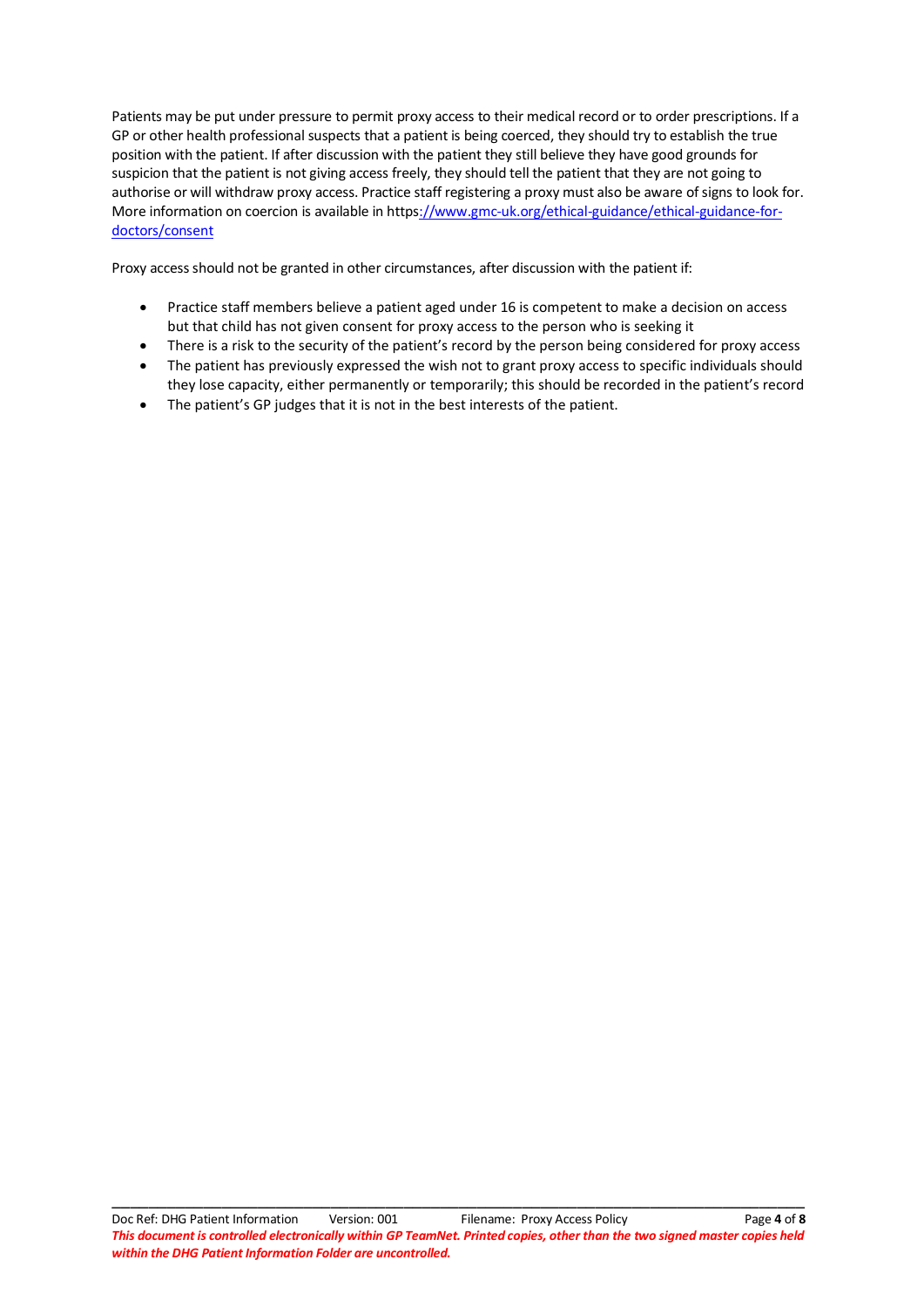

Christchurch Surgery Willow Surgery North Street Hill House Road Downend Downend Bristol Bristol BS16 5SG BS16 5FJ 0117 9709 500 0117 9709 500

### **APPENDIX A**

**Consent to proxy access to GP online services**

**Note: If the patient does not have capacity to consent to grant proxy access and proxy access is considered by the practice to be in the patient's best interest, section 1 of this form may be omitted.**

# **Section 1**

I,………………………………………………….. (name of patient), give permission to my GP practice

to give the following people ….………………………………………………………………..……………..

proxy access to the online services as indicated below in section 2.

I reserve the right to reverse any decision I make in granting proxy access at any time. I understand the risks of allowing someone else to have access to my health records. I have read and understand the information leaflet, available from the following link: <https://www.england.nhs.uk/wp-content/uploads/2016/11/pat-guid-give-another-person-access-bw.pdf>

| Signature of patient | <b>Date</b> |
|----------------------|-------------|
|                      |             |
|                      |             |
|                      |             |

## **Section 2**

| Online appointments booking         |                   |  |
|-------------------------------------|-------------------|--|
| 2. Online prescription management   |                   |  |
| 3. Accessing the medical record for | (name of patient) |  |

# **Section 3**

I/we…………………………………………………………………………….. (names of representatives)

wish to have online access to the services ticked in the box above in section 2

for ……………………………………….……… (name of patient).

I/we understand my/our responsibility for safeguarding sensitive medical information and I/we understand and agree with each of the following statements:

| I/we have read and understood the information leaflet provided by the practice and agree |  |
|------------------------------------------------------------------------------------------|--|
| that I will treat the patient information as confidential                                |  |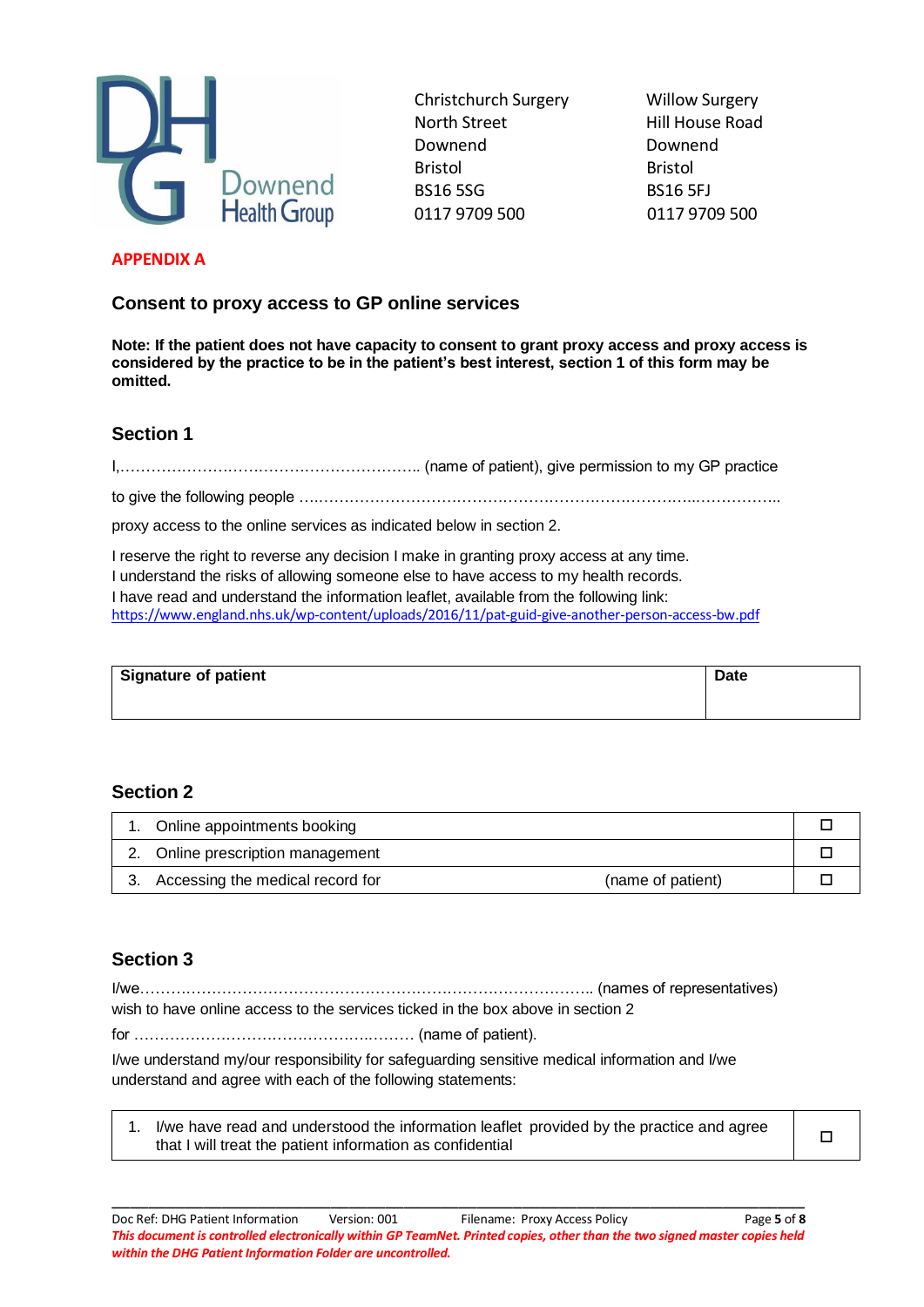| 2. | I/we will be responsible for the security of the information that I/we see or download                                                                                                                                                         |        |  |
|----|------------------------------------------------------------------------------------------------------------------------------------------------------------------------------------------------------------------------------------------------|--------|--|
| З. | I/we will contact the practice as soon as possible if I/we suspect that the account has been<br>accessed by someone without my/our agreement                                                                                                   |        |  |
|    | 4. If I/we see information in the record that is not about the patient, or is inaccurate, I/we will<br>contact the practice as soon as possible. I will treat any information which is not about the<br>patient as being strictly confidential |        |  |
|    | <b>Signature/s of representative/s</b>                                                                                                                                                                                                         | Date/s |  |

## **Section 4**

### **The patient**

(This is the person whose records are being accessed)

| Surname          | Date of birth |
|------------------|---------------|
| First name       |               |
| Address          |               |
|                  |               |
|                  |               |
|                  | Postcode      |
| Email address    |               |
| Telephone number | Mobile number |

### **The representatives**

(These are the people seeking proxy access to the patient's online records, appointments or repeat prescription.)

| Surname       | Surname                                           |
|---------------|---------------------------------------------------|
| First name    | First name                                        |
| Date of birth | Date of birth                                     |
| Address       | Address<br>(tick if both same address $\square$ ) |
| Postcode      | Postcode                                          |
| Email         | Email                                             |
| Telephone     | Telephone                                         |
| Mobile        | Mobile                                            |

**Downend Health Group will process the application for proxy access within 10 working days. The proxy applicant, if not already registered for patient online access, will receive an email with a link to accessing online services.**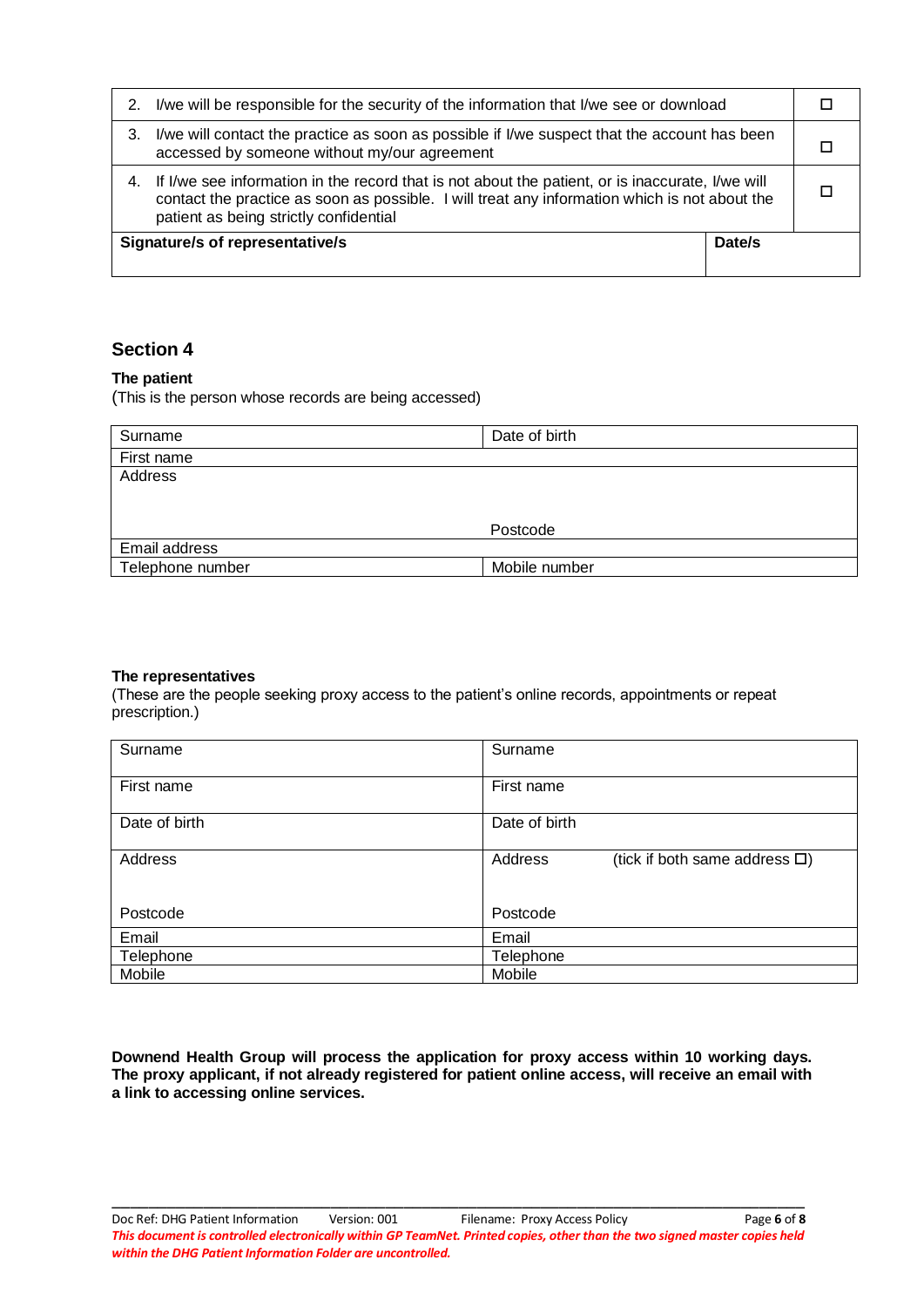### **For practice use only**

| The patient's NHS number           |                                                                                                                         | The patient's practice computer ID number |                                                                                                               |  |
|------------------------------------|-------------------------------------------------------------------------------------------------------------------------|-------------------------------------------|---------------------------------------------------------------------------------------------------------------|--|
| Identity verified by<br>(initials) | Date                                                                                                                    | Method of verification                    | Vouching $\square$<br>Vouching with information in record $\Box$<br>Photo ID and proof of residence $\square$ |  |
| Proxy access authorised by<br>Date |                                                                                                                         |                                           |                                                                                                               |  |
| Date account created               |                                                                                                                         |                                           |                                                                                                               |  |
| Date passphrase sent               |                                                                                                                         |                                           |                                                                                                               |  |
| Level of record access enabled     |                                                                                                                         | Notes / comments on proxy access          |                                                                                                               |  |
|                                    | Prospective $\square$<br>Retrospective $\square$<br>All $\Box$<br>Limited parts $\square$<br>Contractual minimum $\Box$ |                                           |                                                                                                               |  |